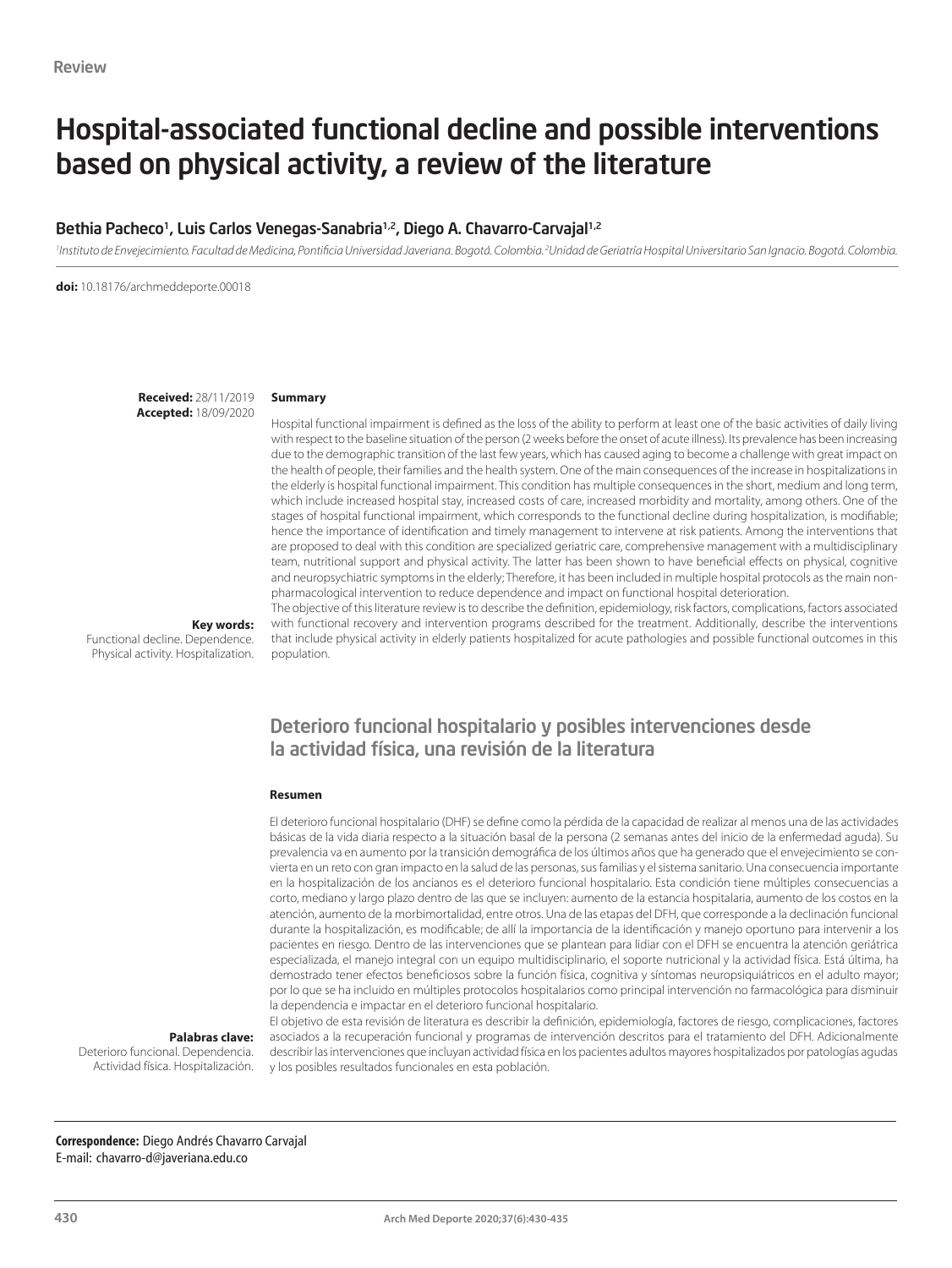### Introduction

The demographic transition that has been taking place in recent decades has meant that aging has become a global challenge with major implications for the health of people and their families, and health systems<sup>1</sup>.

The World Health Organization (WHO) states that most of the population has a life expectancy of over 60 for the first time in history<sup>2</sup>. In addition, the aging pattern is much faster than in the past<sup>2</sup>; and these demographic alterations have led to changes in health conditions which have become prevalent, affecting public health<sup>3</sup>.

It is estimated that about 10% of the elderly require hospitalisation for acute medical conditions at least once a year4 . One of the most frequent consequences of this hospitalisation in this population group is hospital-associated functional decline (HFD)<sup>4,5</sup>. HFD has short-, medium- and long-term consequences, and some of these can be severe, leading to a significant consumption of social and health resources<sup>6</sup>. .

Physical activity is known to be a fundamental non-pharmacological strategy for healthy aging<sup>7</sup>. It has been shown to have beneficial effects on physical and cognitive functions, and the control of neuropsychiatric symptoms in the elderly<sup>8</sup>. For this reason, it has been included in many health maintenance programmes for such patients and in geriatric rehabilitation plans as an important therapeutic intervention to prevent frailty and dependence<sup>4,9</sup>, conditions which have an impact on the physical and cognitive functions<sup>9</sup>. .

This literature review aims to define HFD, describe its epidemiology and the risk factors and complications involved, and report on intervention programmes involving physical activity for elderly patients hospitalised for acute medical conditions.

## **Methodology**

This paper is based on a review of the available literature on hospital-associated functional decline and physical activity, and is presented as a narrative review.

### Definition

Hospital-associated functional decline (HFD) has been defined on many occasions in terms of loss of function or dependency, decline in the basic activities of daily living (ADLs) and instrumental activities of daily living (IADLs), state of decline and functional impairment<sup>6</sup>. This paper will use the definition most widely accepted and used in recent years. HFD is understood as the loss of the ability to perform at least one of the basic activities of daily living compared to the person's baseline situation (2 weeks before the onset of an acute medical condition)<sup>10</sup>. This deterioration is more related to certain characteristics of the elderly person than the severity of the acute condition itself<sup>11-12</sup>. The literature describes two stages of functional decline: a non-modifiable one corre-

sponding to the acute onset of the condition until admission to hospital and then functional decline once hospitalised<sup>3,4</sup>. This second stage is very important because it can be changed when detected and treated early; hence the importance of hospital protocols for early intervention for patients at risk.

# Epidemiology

The prevalence of HFD is estimated at between 35 and 70% among inpatients over 60, with an incidence on discharge of between 35 and 50%4 ,. The literature shows that the prevalence of HFD on discharge is directly proportional to age. It is estimated that it stands at 46% in the over-70s and 88% in the over-90s<sup>4</sup>. Studies with a follow-up after 3 months show the persistence of decline in one or more ADLs in 19% of the population and in 28% after one year<sup>4,5</sup>, this being associated with increased mortality<sup>13,14</sup>.

### Risk factors and identification of patients

HFD is a multifactorial condition more related to the characteristics of the individual and those of hospitalisation than with the severity and characteristics of the acute condition suffered by the patient<sup>4,11,12</sup>.

#### Age

The older the patient, the greater the risk of HFD. This has been demonstrated in several studies in which prevalences of up to 23% at the age of 70 and rising to up to 50% in over-85s have been described<sup>5,15,16</sup>.

#### Changes with aging

With aging, the expected physiological changes include musculoskeletal changes, loss of muscle mass (sarcopenia), fatty infiltration and decreased bone mineral density, leading to decreased strength, aerobic capacity, frailty and more frequent falls<sup>4,17</sup>. At metabolic level, visceral fat and fatty infiltration of tissues increase, beta-cell mass decreases and the production of adipokines and inflammatory factors augment, leading to proinflammatory states, insulin resistance and a higher prevalence of acute conditions or decompensation of chronic conditions18. At cardiac level, the number of cardiomyocytes decreases, and cardiac hypertrophy and vascular stiffness appear, producing greater endothelial dysfunction, vasomotor instability and pulmonary ventilation impairment<sup>4,18.</sup> Neurosensory changes include reduced brain mass and increased cerebrospinal fluid, resulting in a slower processing speed, less focusing of neuronal activity, decreased working memory and, perhaps among the most important consequences, reduced motor skill<sup>18</sup>.

#### Baseline situation

The risk factors associated with the individual also include the baseline situation of the patient (2 weeks before the onset of the acute medical condition). Some studies have documented that elderly patients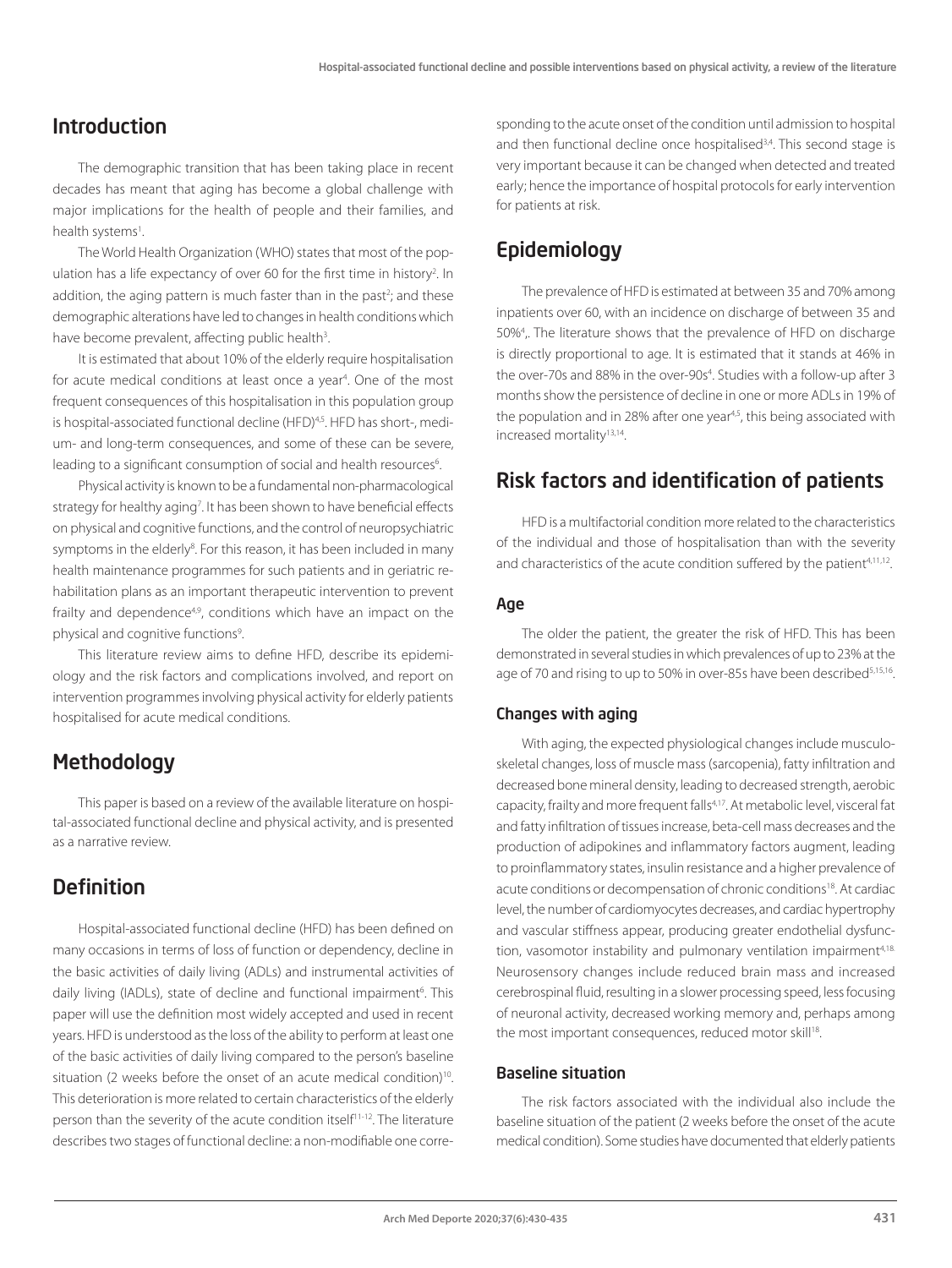in a good baseline situation are 2.5 times more likely to recover their baseline state, while those moderately dependent for ADLs (defined as a score lower than 60 on the Barthel scale) are at greater risk of HFD and of it persisting longer beyond discharge<sup>4.19-21</sup>.

#### Delirium

Delirium is very frequent among elderly inpatients<sup>5</sup>, with a prevalence of 14 to 24%<sup>22</sup>. Although the mechanism which links them is not known, this is presumed to be due to the increased frequency of falls, incontinence, immobility due to restraints, adverse drug reactions, pressure sores and greater time in hospital<sup>5,23,24</sup>.

#### Cognitive impairment

Cognitive decline has been identified in several studies as a risk factor for worse outcomes following hospital discharge25,26. Sands *et al.*  demonstrated a relationship between cognitive function and functional evolution during hospitalisation<sup>26</sup>. This implies that it is important to carry out an early assessment of the cognitive function of elderly patients admitted to hospital for acute medical conditions.

#### Depressive symptoms

The prevalence of depressive symptoms in elderly inpatients ranges from 10 to 25% depending on the diagnostic criteria used $27$  and such symptoms are related to a three-times greater risk of HFD<sup>28,29</sup>.

#### Polypharmacy

The greater the quantity of medications used, the greater the risk of incorrect prescription and adverse drug reactions<sup>30</sup>. Benzodiazepines and neuroleptics are among the medications which most affect mobility and balance<sup>31</sup>. Elderly patients are more sensitive to the effects of these medications and are slower to eliminate them due to changes in pharmacodynamics and pharmacokinetics resulting from the kidney disorders associated with aging, leading to more complications, such as delirium, falls and fractures<sup>5,32</sup>. Drug reactions are involved in the development of 20 to 25% of HFD<sup>6,33</sup>.

#### Immobility

During hospitalisation, elderly patients have low levels of activity and mobility and a relationship between time in bed and drop in Barthel scale score has been described<sup>34</sup>. Studies estimate that elderly patients are immobile for 73 to 83% of their time in hospital<sup>35</sup>. Immobility is of the utmost importance in the first 48 hours of bed rest, which is when it has the greatest impact on reducing functional reserve and aerobic capacity<sup>4</sup>. It is one of the most relevant risk factors because it is susceptible to modification<sup>5</sup>. .

#### Environment and hospital routines

Hospital care usually focuses on the diagnosis and treatment of acute medical conditions and often leaves aside cognitive, social, family and functional considerations in the elderly<sup>36</sup>. Many practices contribute to the low mobility of patients, such as the prolonged use of catheters, physical restraints, excessive fear of their falling, acts which disrupt their sleep and the overuse of psychotropic drugs. Such measures probably have no major impact on young people but do on the elderly<sup>5.6</sup>. Physical barriers also pose a problem for mobility. These include raised beds, low chairs, non-adapted bathrooms, poor lighting and obstacles that increase the risk of falls<sup>5,6</sup>.

### Identifying patients at risk

The timely detection of patients at risk would facilitate the early initiation of specific interventions to prevent dependency and the need for residential care, and reduce morbimortality and health costs<sup>4,9,37</sup>. Patients at risk need to be detected in the first 48 hours following admission in order to reduce the associated complications<sup>4</sup>. Easy-to-apply screening scales exist to identify patients at risk, including, for example, the tools *Hospital Admission Risk Profile* (HARP), *Identification of Seniors at Risk of Functional Decline* (SHERPA), *Identification of Seniors at Risk* (ISAR) and the social-familial GIJÓN scale5,38.

### Complications

Hospital-associated functional decline has multiple consequences for the health in the short, medium and long terms. These include longer times in hospital, greater use of physical resources, higher health costs, higher readmission rates, loss of autonomy, greater functional dependency, more need for residential care and increased mortality<sup>3-6,17,19,39</sup>. Furthermore, a relationship between not recovering functionally following discharge and increased mortality has been described<sup>5,6,40-42</sup>.

# Factors associated with functional recovery

The factors associated with functional recovery include the early detection of risk factors which benefit from early intervention, the baseline situation at the time of admission (good previous functional reserve) and the potential for recovery<sup>4-6,43,44</sup>.

### Interventions

### Specialised geriatric care and a multidisciplinary team

A type of intervention which has shown some of the best results with elderly inpatients is comprehensive geriatric care<sup>5,6</sup>. This includes multidisciplinary care and a suitable environment for the population, monitoring their entire functional development. It involves geriatric units specialised in the hospital setting with detection and treatment protocols for geriatric syndromes, a multidisciplinary team and early planning for discharge<sup>38,45,46</sup>.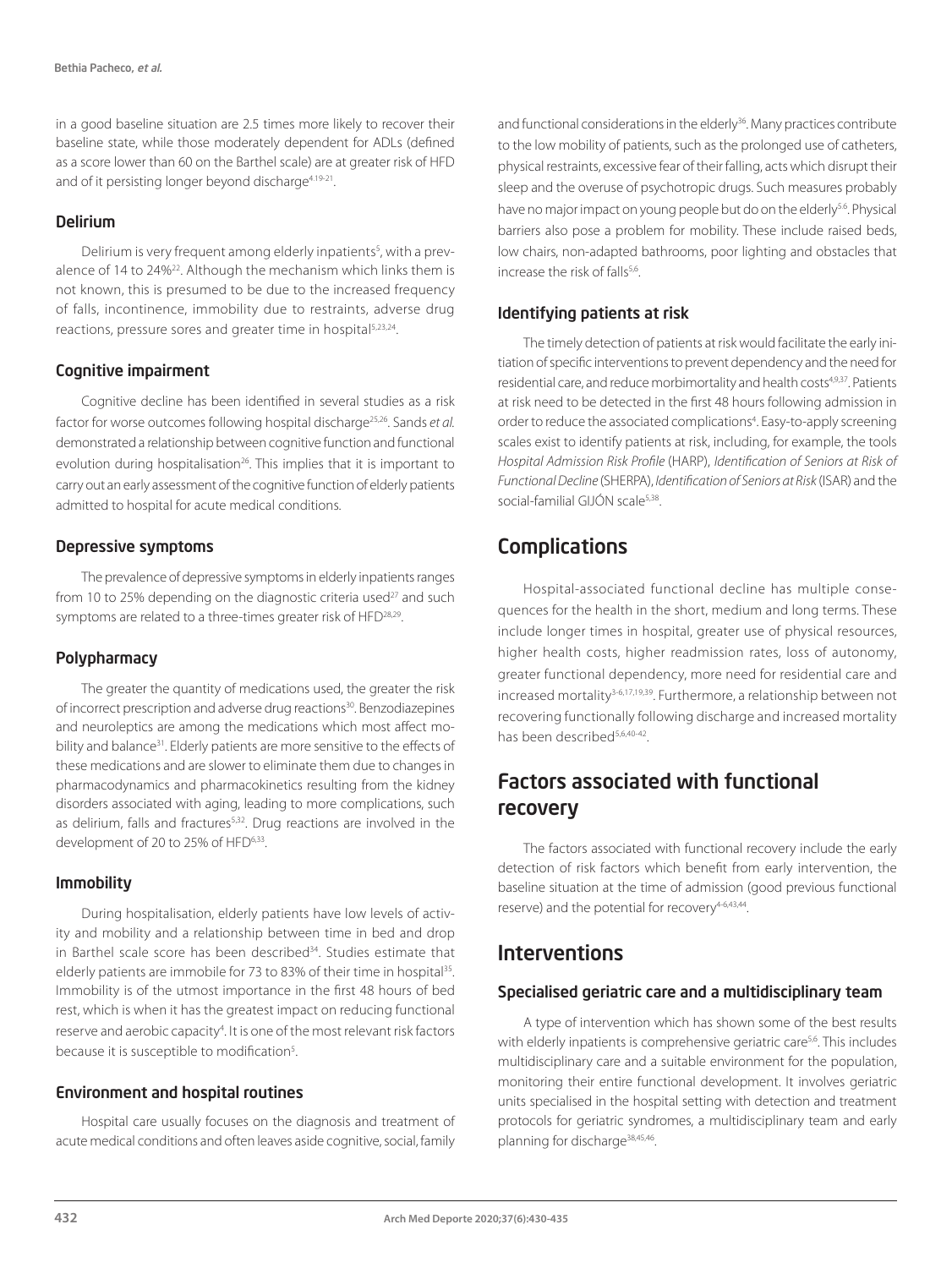#### Nutritional support

The backing of clinical nutrition is very important for elderly patients. Protein intake is important for maintaining muscle mass and potentially increasing muscle strength<sup>4-6</sup>. The recommendations indicate a protein intake of at least 1.2 g/kg/day for over-65s, combined with physical activity, in order to maintain and restore lean mass<sup>47</sup>.

#### Physical activity

Physical activity is one of the most relevant non-pharmacological strategies for healthy aging. There are many definitions covering it, so we must start by describing them and differentiating concepts.

WHO defines physical activity as any bodily movement produced by the skeletal muscles that requires energy expenditure<sup>48</sup>. AMEDCO (Sports Medicine Association of Colombia) describes it as any voluntary bodily movement requiring muscle contraction and higher-than-baseline energy expenditure, understood as a complex, voluntary, autonomous human behaviour involving components of a biological, psychological and socio-cultural nature<sup>49</sup>. Physical activity should be distinguished from the activities necessary to stay alive and those aimed at improving the health and lifestyle<sup>50</sup>. The American College of Sports Medicine (ACSM) says that physical activity means moving voluntarily and increasing the metabolism as a result of muscle activity<sup>51</sup>.

According to WHO, exercise is a subcategory of physical activity that is planned, structured, repetitive, and purposeful in the sense that its objective is to improve or maintain one or more components of physical fitness2,52-54.

The beneficial effects of physical activity on the health are associated with the modification of biological and psychosocial variables which protect against cardiovascular disease, increase the neurotrophic capacity of the brain, support the growth and maintenance of neural circuits, improve cerebral perfusion and circulation, and increase and maintain muscle mass, among other things<sup>8</sup>.

Physical activity is one of the factors that conditions body activity and favours multiple changes in body composition over the long term, depending on the amount of energy expended and the frequency, intensity and duration of exercise carried out<sup>55</sup>. The benefits of structured physical exercise for the elderly include: decreased incidence of cardiovascular disease; the maintenance of adequate nutritional and metabolic balance; the postponement of insulin resistance associated with aging, reduced bone mineral loss by boosting osteoblastic hormonal activity and bone remodelling; reduced risk of fracture; reduced risk of falls; strengthening of the muscles; improved balance, coordination and agility; the preservation of cognitive function; decreased prevalence of depression; and enhanced social integration<sup>8,56,57</sup>.

A sedentary lifestyle is the main cause of low levels of physical activity and was defined by WHO in 2002 as "little agitation or movement"58. In energy terms, a person is considered sedentary when they do not increase on the energy they spend at rest (BMR) by more than 10% in their daily activities<sup>59</sup>.

Studies conducted by WHO and PAHO show that three quarters of the Latin American population have a sedentary lifestyle, with women and the poor leading the trend. The level of physical activity of the elderly population is low compared to studies in some Latin American countries, which highlight lower participation as the population ages<sup>60</sup>.

Prolonged inactivity entails a marked and progressive reduction of muscle mass, flexibility and balance<sup>61</sup>. Inactive behaviour is very common among elderly inpatients. The effects include a loss of muscle mass and aerobic capacity, and increased neuropsychiatric symptoms<sup>62</sup>. In elderly inpatients, physical inactivity is associated with the time patients are alone in their room. They are more immobile in the afternoon, accompanied by neuropsychiatric symptoms<sup>62</sup>.

In the hospital environment, multiple factors are described which prevent inpatients from carrying out physical activity; many of these are modifiable. They include, in addition to the symptoms of the condition itself, the use of medical devices (urinary catheters, prolonged use of venous catheters, fear of falling, etc.)<sup>63</sup>.

As for the standardised creation of physical activity programmes, a major hindrance is the heterogeneity in the way that the mobility of hospitalised adults is measured and defined. In practice, it has been difficult to identify the subgroups of patients who benefit the most from interventions, define the appropriate dose and pinpoint the best time to implement the programmes<sup>64, 65</sup>.

#### *Exercise programmes described in the literature*

It has been reported that physical training, especially of the lower body, can help preserve and improve functional capacity in the elderly<sup>66</sup>. There is evidence that the muscles of older people respond well to intense physical training<sup>66</sup>. Programmes of this kind were first described in 2007 in a Cochrane systematic review with physical activity rehabilitation interventions, walks 3 times a day, changes of position and physical therapy, showing a better functional outcome when physical activity was included compared to conventional hospital care<sup>67</sup>.

Subsequently, physical activity programmes tailormade for the patient have been described, showing uncertain results; not so when more specific subpopulations or groups of medical conditions have been evaluated63.

In another meta-analysis of inpatient rehabilitation programmes for the geriatric population which included 17 clinical experiments that evaluated the effect of rehabilitation (including physiotherapy, occupational therapy or both) compared to conventional care, the results in terms of functional improvement were satisfactory, with a significant decrease in mortality and the need for residential care<sup>67</sup>.

In order to prevent functional decline, physical activity programmes should be initiated within 24 hours of hospital admission68 and include walking at least twice a day for 20 minutes, and the exercise should be graded, while the optimal dose for prescription is unknown<sup>68</sup>.

As for the duration of interventions, the most recent studies suggest that programmes should be implemented for at least 3 months to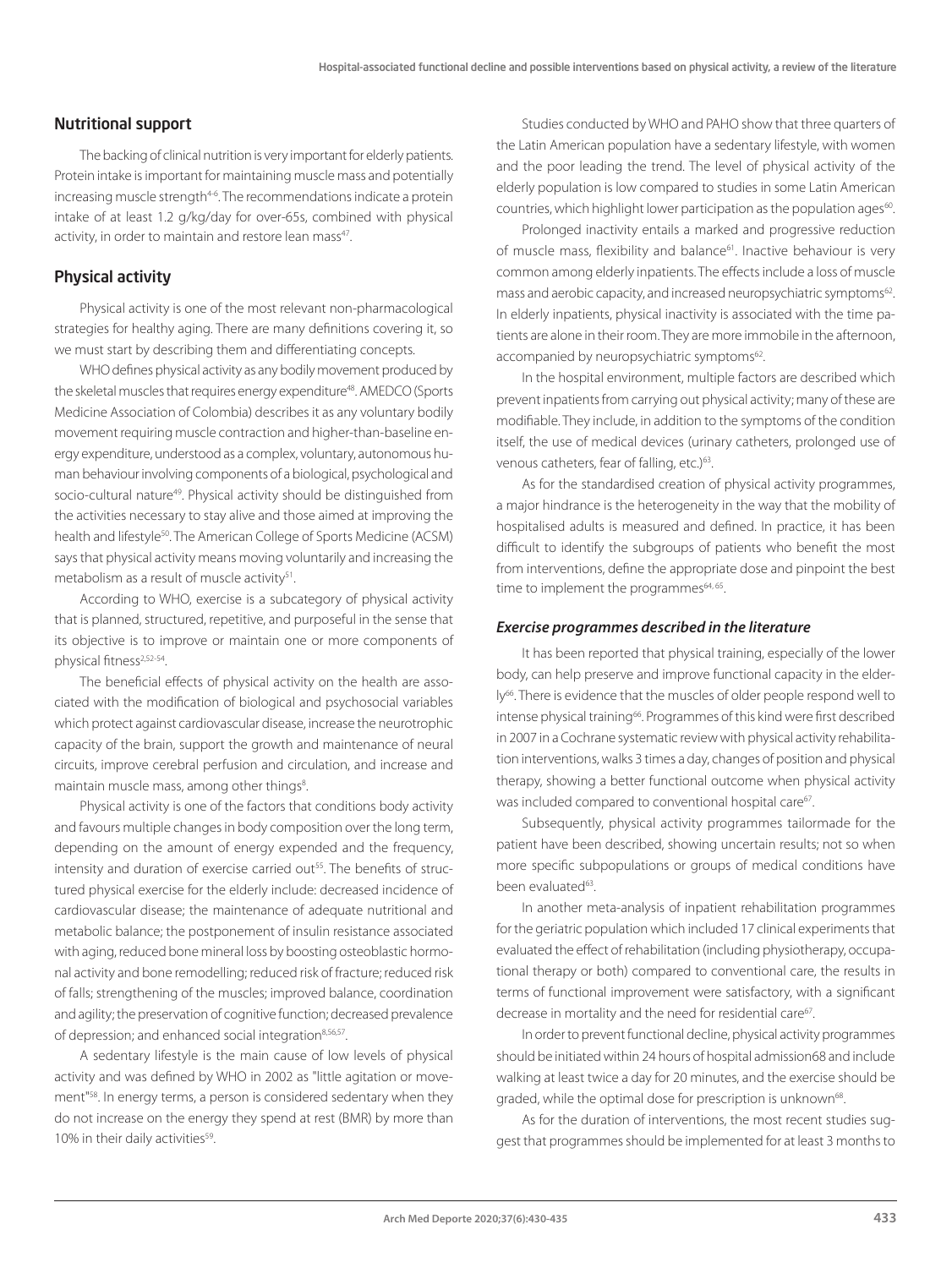improve physical performance in older adults<sup>69</sup>. Therefore, it is proposed that interventions to prevent physical inactivity should probably be more progressive and adapted to the patient, and not just limited to their time in hospital<sup>62,69</sup>. While the patient is in hospital, it is proposed that the therapy sessions be customised in order to have impact on the times of the day in which greater immobility is displayed (in the afternoon)61. One of the most important strategies for effective physical activity programmes is encouragement of the participation of medical staff and family in the comprehensive care of the patient<sup>61,66</sup>.

### Conclusion

HFD is a very common condition among the elderly population of multifactorial origin with multiple associated complications. It is important to identify patients at risk early in order to initiate interventions to promote the autonomy and functional recovery of this population group. Numerous interventions are described in the literature and one of the most important of these is physical activity; however, although its potential benefits when it comes to preventing frailty and dependency, both conditions which affect physical and cognitive functions, are known, there are no methodological models for prescribing exercise for older people in our hospital environment.

#### Conflict of interest

The authors declare that they are not subject to any type of conflict of interest.

### **Bibliography**

- 1. Gaviria Uribe A. Envejecimiento demográfico: Colombia 1951-2020 dinámica demográfica y estructuras poblacionales. Bogotá: Ministerio de Salud y Protección Social. 2013. (consultado 0810/2019). Disponible en www.who.int
- 2. OMS. Envejecimiento y salud. 2018. (consultado 0810/2019). Disponible en: https:// www.who.int/es/news-room/fact-sheets/detail/envejecimiento-y-salud
- 3. Córcoles-Jiménez MP, Ruiz-García MV, Saiz-Vinuesa MD, *et al.* Deterioro funcional asociado a la hospitalización en pacientes mayores de 65 años. *Enferm Clin.* 2016; 26:121–8.
- 4. Lozano Rengifo MJ, Chavarro Carvajal DA. Deterioro funcional hospitalario. Revisión y actualización con una perspectiva orientada a mejorar la calidad de atención del anciano. *Univ Médica.* 2017;(27)58:1-6.
- 5. Osuna-Pozo CM, Ortiz-Alonso J, *et al.* Revisión sobre el deterioro funcional en el anciano asociado al ingreso por enfermedad aguda. *Rev Esp Geriatr Gerontol.* 2014;49:77-89.
- 6. Ocampo JM. Revisión sistemática de literatura. Declinación funcional en ancianos hospitalizados. *Rev Médica Risaralda*. 2016;30;22:49-57.
- 7. Izquierdo M, Casas-Herrero A, Zambom-Ferraresi F, *et al.* Multicomponent Physical Exercise program VIVIFRAIL; 2017. (consultado 0810/2019) Disponible en: www.vivifrail. com/es/documentación.
- 8. Aparicio Garca-Molina VA, Carbonell-Baeza A, Delgado-Fernández M. Health benefits of physical activity in older people. *Rev Int Med y Ciencias la Act Fis y del Deport.* 2010;10:556–76.
- 9. Torres A, Rivera A, Mendivelso O, *et al.* Analysis of functional risk and sociofamily deterioration in hospitalized elderly patients. *Rev Medica Sanitas*. 2019;22:6–16. Available from: https://doi.org/10.26852/01234250.30
- 10. Fretwell MD, Raymond PM, McGarvey ST, *et al*. The Senior Care Study: A controlled trial of a consultative/ unit based geriatric assessment program in acute care. *J Am Geritr Soc.* 1990;38:1073-81.
- 11. Harris RD, Henschke PJ, Popplewell PY, *et al.* A randomised study of outcomes in a defined group of acutely ill elderly patients managed in a geriatric assessment unit or a general medical unit. *Aust NZ J Med*.1991;21:230-4
- 12. Boyd CM. Recovery in activities of daily living among older adults following hospitalization for acute medical illness. *J Am Geriatr Soc*. 2008:2171-9.
- 13. Covinsky KE, Justice AC, Rosenthal GE, *et al*. Measuring prognosis and case mix in hospitalized elders: The important of functional status. *J Gen Intern Med.* 1997;12:203-8
- 14. Gómez JF. *Salud del anciano: valoración*. Manizales, Caldas: Blanecolor; 2014.
- 15. Sager MA, Franke T, Inouye SK, *et al.* Functional outcomes of acute medical illness and hospitalization in older persons. *Arch Intern Med.* 1996;156:645-52.
- 16. Mañas MD, Marchán E, Conde C, *et al.* Functional impairment in elderly patients hospitalised in an internal medicine unit. *An Med Interna.* 2005;22:130–2.
- 17. Sepúlveda D, Isach M, Izquierdo G, Ruipérez I. Functional decline in nonagenarians admitted at acute care hospitals. *Med Clin (Barc).* 2001;116:799
- 18. Salech F, Jara R, Michea L. Cambios fisiológicos asociados al envejecimiento. *Rev Médica Clínica Las Condes.* 2012;23:19–29.
- 19. Baztán JJ, González M, Morales C, *et al.* Variables asociadas a la recuperación funcional y la institucionalización al alta en ancianos ingresados en una unidad geriátrica de media estancia. *Rev Clin Esp*. 2004;204:574-82.
- 20. Abizanda P, León M, Romero L, Sánchez PM, *et al.* La pérdida funcional al ingreso, principal variable explicativa de discapacidad y mortalidad al alta y al mes en ancianos hospitalizados. *Rev Esp Geriatr Gerontol.* 2007;42:201–11.
- 21. Volpato S, Onder G, Cavalieri M, *et al.* Characteristics of nondisabled older patients developing new disability associated with medical illnesses and hospitalization. *J Gen Intern Med*. 2007;22:668–74.
- 22. Inouye SK. Delirium in older persons. *N Engl J Med.* 2006;354:1157–65.
- 23. Young J, Inouye SK. Delirium in older people. *BMJ.* 2007;334:842–6.
- 24. Francis J, Kapoor WN. Delirium in hospitalized elderly. *J Gen Intern Med.* 1990;5:65–79.
- 25. Sands LP, Yaffe K, Covinsky K, *et al*. Cognitive screening predicts magnitude of functional recovery from admission to 3 months after discharge in hospitalized elders. *J Gerontol A Biol Sci Med Sci.* 2003; 58: 37–45.
- 26. Covinsky KE, Fortinsky RH, Palmer RM, *et al.* Relation between symptoms of depression and health status outcomes in acutely ill hospitalized older persons. *Ann Intern Med.*  1997;126:417–25.
- 27. Blazer DG. Late-life mood disorders. Halter JB. *Hazzard's Geriatric Medicine and Gerontology* 6th ed. New York: Mc Graw Hill; 2009.
- 28. Fick DM, Semla TP. American Geriatrics Society Beers Criteria: New year, new criteria, new perspective. *J Am Geriatr Soc.* 2012;60:614–5.
- 29. Lin HY, Liao CC, Cheng SH, *et al.* Association of potentially inappropriate medication use with adverse outcomes in ambulatory elderly patients with chronic diseases: Experience in a Taiwanese medical setting. *Drugs Aging*. 2008;25:49–59.
- 30. American Geriatrics Society 2012 Beers Criteria Update Expert Panel. American Geriatrics Society updated Beers Criteria for potentially inappropriate medication use in older adults. *J Am Geriatr Soc.* 2012;60:616–31.
- 31. Sager MA, Buurman BM, Korevaar JC, *et al.* The prediction of functional decline in older hospitalized patients. *Age Ageing*. 2012;41:381-7.
- 32. Pedone C, Ercolani S, Catani M, *et al*. Elderly patients with cognitive impairment have a high risk for functional decline during hospitalization: The GIFA Study. *J Gerontol A Biol Sci Med Sci.* 2005;60:1576–80.
- 33. Callen BL, Mahoney JE, Grieves CB, *et al*. Frequency of hallway ambulation by hospitalized older adults on medical units of an academic hospital. *Geriatr Nurs.* 2004;25: 212–7.
- 34. Inouye SK, Wagner DR, Acampora D, *et al.* A predictive index for functional decline in hospitalized elderly medical patients. *J Gen Intern Med.* 1993;8:645–52.
- 35. Martínez-Velilla N, Urbiston-Lasa G, Veitemilla-Erice E, Cambra-Contín K. Cuantificación de las horas de encamamiento en pacientes hospitalizados por afección médica y deterioro funcional y mortalidad secundarios. *Rev Esp Geriatr Gerontol.* 2013;48:96.
- 36. Thomas DR. Focus on functional decline in hospitalized older adults. *The journals of gerontology Series A, Biol Sci Med Sci*. 2002;57:M567-8.
- 37. Sager MA, Rudberg MA, Jalaluddin M, *et al.* Hospital Admission Risk Profile (HARP): Identifying older patients at risk for functional decline following acute medical illness and hospitalization. *J Am Geriatr Soc.* 1996;44:251-7.
- 38. Yao JL, Fang J, Lou QQ, Anderson RM. A systematic review of the identification of seniors at risk (ISAR) tool for the prediction of adverse outcome in elderly patients seen in the emergency department. *Int J Clin Exp Med.* 2015;8:4778-86.
- 39. Hoogerduijn JG, Schuurmans MJ, Korevaar JC, Buurman BM, de Rooij SE. Identification of older hospitalized patients at risk for functional decline, a study to compare the predictive values of three screening instruments. *Journal of clinical nursing.* 2010;19:1219-25
- 40. Landefeld CS, Palmer RM, Kresevic DM, Fortinsky RH, Kowal J. A randomized trial of care in a hospital medical unit especially designed to improve the functional outcomes of acutely ill older patients. *N Engl J Med*. 1995;332:1338–44.